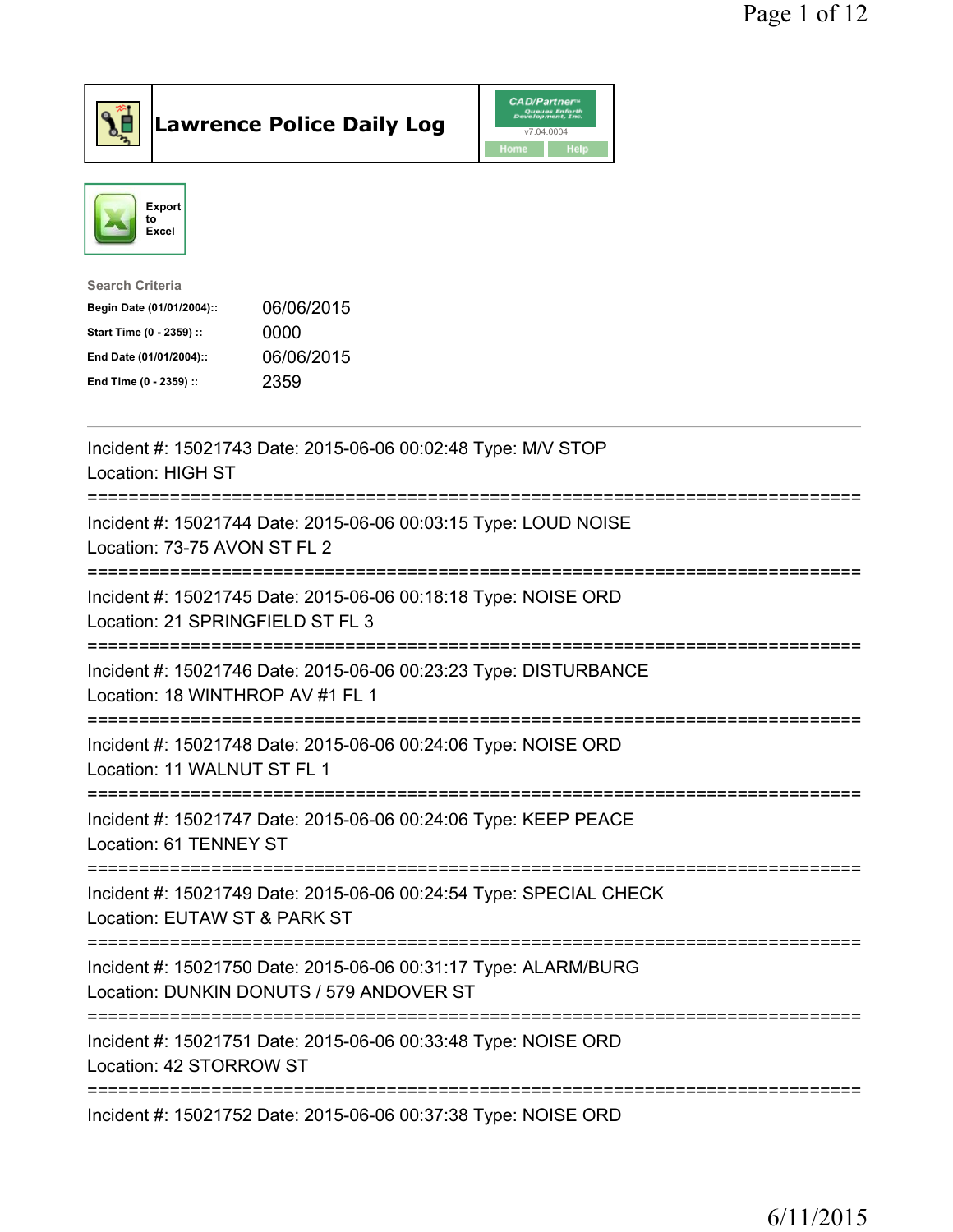Location: 211 WALNUT ST =========================================================================== Incident #: 15021753 Date: 2015-06-06 00:38:57 Type: M/V STOP Location: BROADWAY & WATER ST =========================================================================== Incident #: 15021754 Date: 2015-06-06 00:41:05 Type: M/V STOP Location: HAMPSHIRE ST & HAVERHILL ST =========================================================================== Incident #: 15021755 Date: 2015-06-06 00:50:39 Type: NOISE ORD Location: 204 WALNUT ST =========================================================================== Incident #: 15021756 Date: 2015-06-06 00:54:36 Type: NOISE ORD Location: ALDER ST & WALNUT ST FL 1 =========================================================================== Incident #: 15021757 Date: 2015-06-06 01:07:53 Type: A&B PAST Location: LAWRENCE POLICE DEPARTMENT / 90 LOWELL ST =========================================================================== Incident #: 15021758 Date: 2015-06-06 01:08:51 Type: NOISE ORD Location: 164 WALNUT ST =========================================================================== Incident #: 15021759 Date: 2015-06-06 01:09:28 Type: M/V STOP Location: 75 MANCHESTER ST =========================================================================== Incident #: 15021760 Date: 2015-06-06 01:10:20 Type: ALARMS Location: DUNKIN DONUTS / 579 ANDOVER ST =========================================================================== Incident #: 15021761 Date: 2015-06-06 01:15:33 Type: AUTO ACC/NO PI Location: 368 WATER ST =========================================================================== Incident #: 15021762 Date: 2015-06-06 01:16:14 Type: NOISE ORD Location: 19 KENDALL ST =========================================================================== Incident #: 15021763 Date: 2015-06-06 01:26:53 Type: FIRE Location: 259 PROSPECT ST FL 2 =========================================================================== Incident #: 15021764 Date: 2015-06-06 01:30:17 Type: UNWANTEDGUEST Location: 85 NEWBURY ST #2 FL 2 =========================================================================== Incident #: 15021765 Date: 2015-06-06 01:38:10 Type: NOISE ORD Location: 21 SPRINGFIELD ST FL 3 =========================================================================== Incident #: 15021766 Date: 2015-06-06 01:43:57 Type: MV/BLOCKING Location: 58 WALNUT ST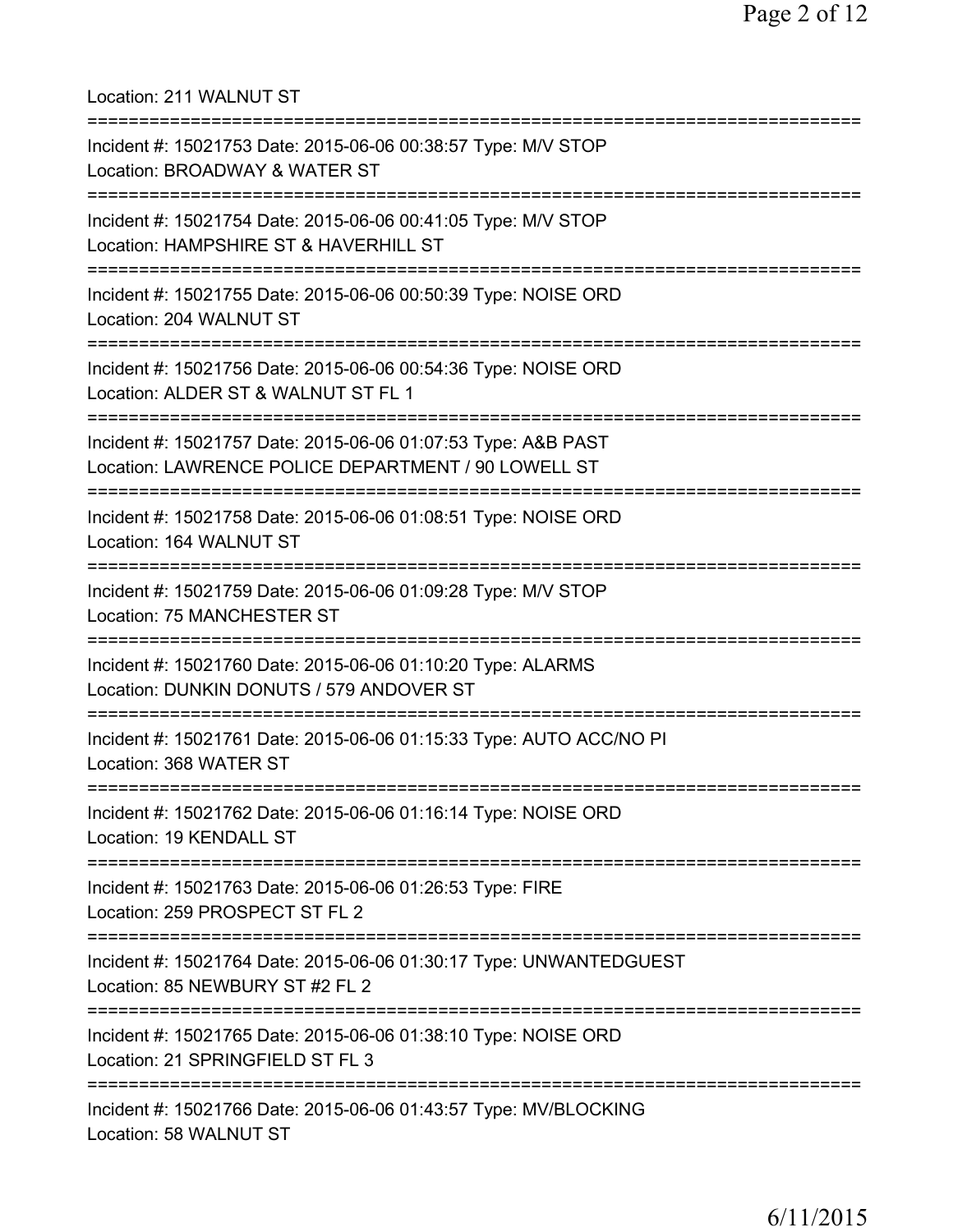| Incident #: 15021767 Date: 2015-06-06 01:49:18 Type: A&B PAST<br>Location: 77 ESSEX ST                                                                               |
|----------------------------------------------------------------------------------------------------------------------------------------------------------------------|
| Incident #: 15021768 Date: 2015-06-06 01:51:14 Type: MAN DOWN<br>Location: J BRIAN PUB / 615 S UNION ST                                                              |
| Incident #: 15021769 Date: 2015-06-06 01:58:15 Type: DISTURBANCE<br>Location: 222 ESSEX ST #205                                                                      |
| Incident #: 15021770 Date: 2015-06-06 02:00:05 Type: ALARMS<br>Location: TONY'S CONVENIENCE STORE / 191 PARKER ST                                                    |
| Incident #: 15021771 Date: 2015-06-06 02:03:31 Type: ALARMS<br>Location: BANK OF AMERICA / 67 WINTHROP AV                                                            |
| ========================<br>Incident #: 15021772 Date: 2015-06-06 02:08:04 Type: DISTURBANCE<br>Location: APPLETON ST & METHUEN ST                                   |
| Incident #: 15021773 Date: 2015-06-06 02:19:50 Type: M/V STOP<br>Location: AMESBURY ST & ESSEX ST                                                                    |
| ============================<br>Incident #: 15021774 Date: 2015-06-06 02:28:03 Type: DISORDERLY<br>Location: BELLEVUE ST & BICKNELL TER<br>========================= |
| Incident #: 15021775 Date: 2015-06-06 02:31:53 Type: TRESPASSING<br>Location: 94 ABBOTT ST                                                                           |
| Incident #: 15021776 Date: 2015-06-06 02:36:21 Type: DOMESTIC/PROG<br>Location: 329 BROADWAY #1                                                                      |
| Incident #: 15021777 Date: 2015-06-06 02:43:48 Type: NOISE ORD<br>Location: 36 MAY ST                                                                                |
| Incident #: 15021778 Date: 2015-06-06 02:47:13 Type: ALARMS<br>Location: DUNKIN DONUTS / 226 WINTHROP AV<br>=================                                        |
| Incident #: 15021779 Date: 2015-06-06 02:53:33 Type: M/V STOP<br>Location: HAMPSHIRE ST & LOWELL ST                                                                  |
| Incident #: 15021780 Date: 2015-06-06 02:57:51 Type: A&B PROG<br>Location: 595 HAVERHILL ST                                                                          |
|                                                                                                                                                                      |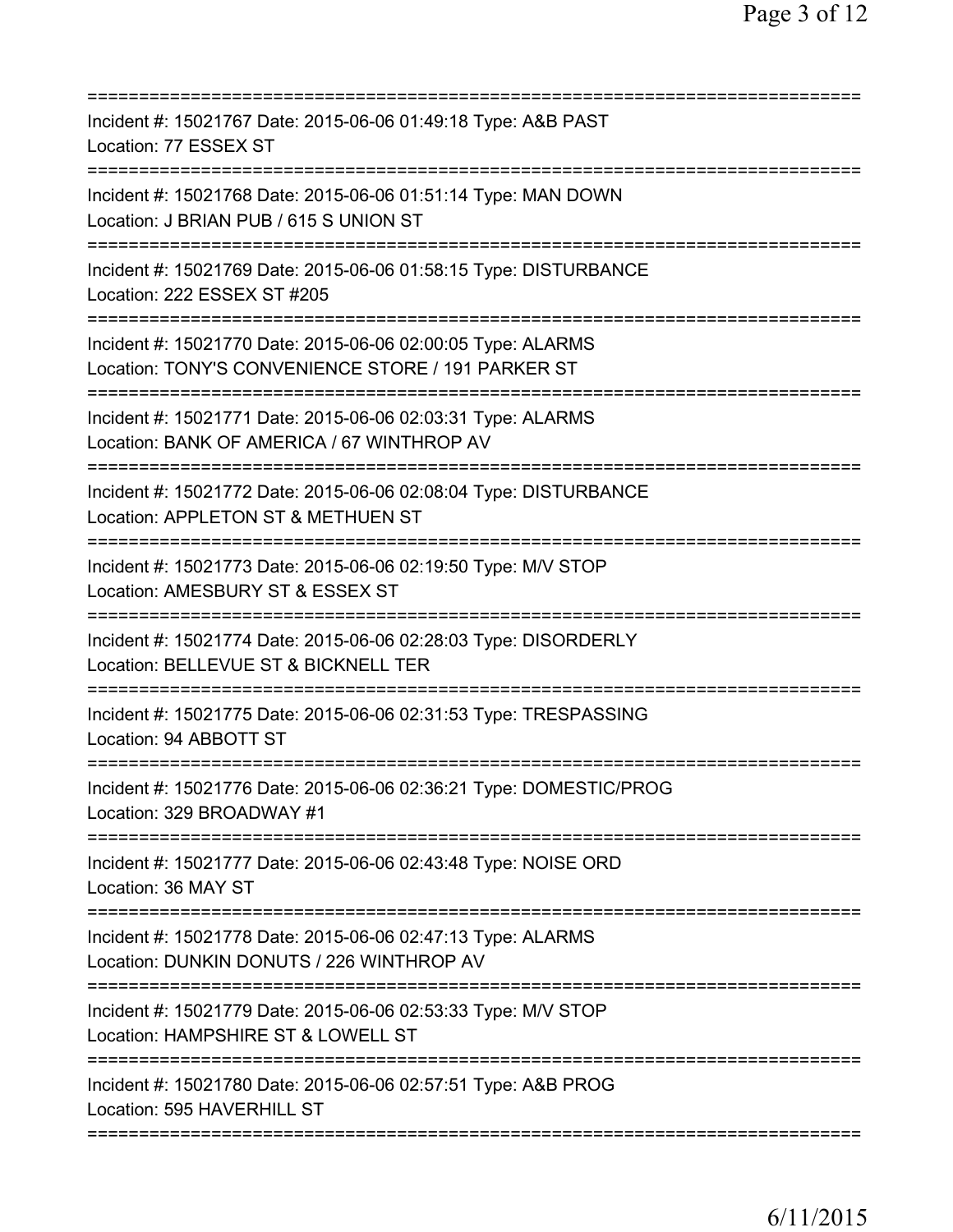| Incident #: 15021782 Date: 2015-06-06 03:02:42 Type: HIT & RUN M/V<br>Location: SAM'S FOOD STORE / 389 BROADWAY |
|-----------------------------------------------------------------------------------------------------------------|
| Incident #: 15021781 Date: 2015-06-06 03:04:10 Type: GANG<br>Location: 137 BENNINGTON ST                        |
| Incident #: 15021783 Date: 2015-06-06 03:11:44 Type: FIGHT<br>Location: 18 WINTHROP AV #1                       |
| Incident #: 15021784 Date: 2015-06-06 03:17:17 Type: STA RELIEF<br>Location: LPD / 90 LOWELL ST                 |
| Incident #: 15021785 Date: 2015-06-06 03:17:59 Type: DOMESTIC/PROG<br>Location: 222 ESSEX ST #205               |
| Incident #: 15021786 Date: 2015-06-06 03:25:13 Type: SUS PERS/MV<br>Location: 215 HIGH ST                       |
| Incident #: 15021787 Date: 2015-06-06 03:36:57 Type: LOUD NOISE<br>Location: 5 HAVERHILL ST                     |
| Incident #: 15021788 Date: 2015-06-06 04:10:11 Type: NOISE ORD<br>Location: 112 MARSTON ST                      |
| Incident #: 15021789 Date: 2015-06-06 04:33:02 Type: DISTURBANCE<br>Location: 117 WILLOW ST FL 3                |
| Incident #: 15021790 Date: 2015-06-06 04:49:48 Type: NOISE ORD<br>Location: 123 WILLOW ST                       |
| Incident #: 15021791 Date: 2015-06-06 05:18:22 Type: TOW OF M/V<br>Location: 200 COMMON ST                      |
| Incident #: 15021792 Date: 2015-06-06 06:01:42 Type: NOISE ORD<br>Location: 19 E HAVERHILL ST                   |
| Incident #: 15021793 Date: 2015-06-06 06:12:23 Type: TOW OF M/V<br>Location: JACKSON ST & OAK ST                |
| Incident #: 15021794 Date: 2015-06-06 06:21:42 Type: TOW OF M/V<br>Location: JACKSON ST & OAK ST                |
| Incident #: 15021795 Date: 2015-06-06 06:28:38 Type: SUS PERS/MV                                                |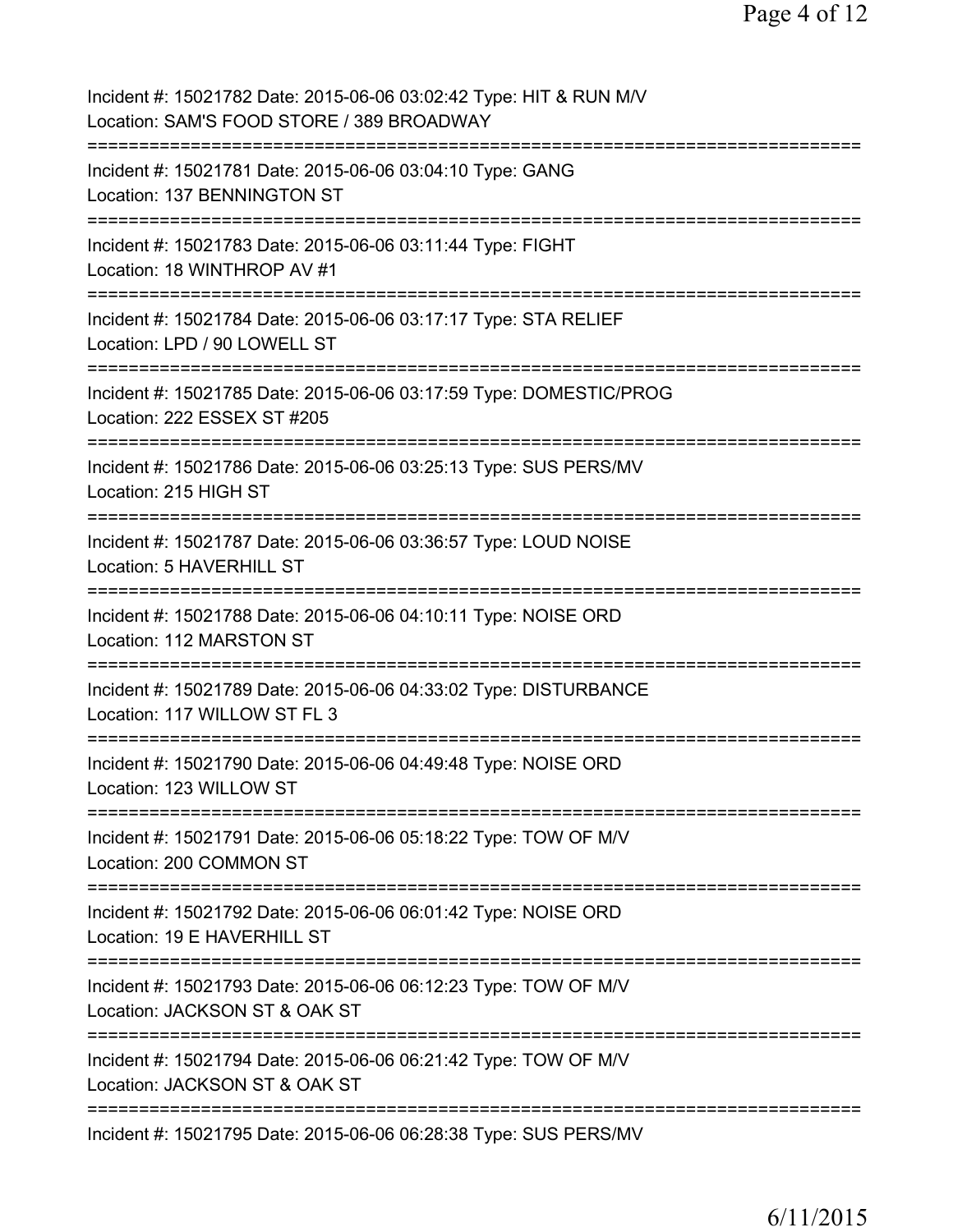| Location: 53 BELLEVUE ST FL 1                                                                                                               |
|---------------------------------------------------------------------------------------------------------------------------------------------|
| Incident #: 15021796 Date: 2015-06-06 06:32:49 Type: TOW OF M/V<br>Location: 17 HAVERHILL ST<br>---------------------                       |
| Incident #: 15021797 Date: 2015-06-06 06:46:46 Type: M/V STOP<br>Location: AMESBURY ST & COMMON ST<br>================================      |
| Incident #: 15021798 Date: 2015-06-06 06:50:38 Type: TOW OF M/V<br>Location: VALLEY LODGING / 77 S UNION ST<br>============================ |
| Incident #: 15021799 Date: 2015-06-06 07:23:01 Type: M/V STOP<br>Location: AMESBURY ST & HAVERHILL ST<br>=================================  |
| Incident #: 15021800 Date: 2015-06-06 07:25:52 Type: M/V STOP<br>Location: MERRIMACK ST & S BROADWAY<br>===============================     |
| Incident #: 15021801 Date: 2015-06-06 07:59:09 Type: M/V STOP<br>Location: FARNHAM ST & S UNION ST<br>============================          |
| Incident #: 15021802 Date: 2015-06-06 08:04:34 Type: M/V STOP<br>Location: ANDOVER ST & OSGOOD ST                                           |
| Incident #: 15021803 Date: 2015-06-06 08:09:45 Type: M/V STOP<br>Location: 26 EXETER ST                                                     |
| Incident #: 15021804 Date: 2015-06-06 08:19:24 Type: MAL DAMAGE<br>Location: BROOKFIELD ST & HAWLEY ST                                      |
| Incident #: 15021805 Date: 2015-06-06 08:31:16 Type: ALARM/BURG<br>Location: L&R MARKET / 486 HOWARD ST                                     |
| Incident #: 15021806 Date: 2015-06-06 08:35:03 Type: M/V STOP<br>Location: EXETER ST & GRAFTON ST                                           |
| Incident #: 15021807 Date: 2015-06-06 08:42:07 Type: SUS PERS/MV<br>Location: 206 ESSEX ST                                                  |
| Incident #: 15021808 Date: 2015-06-06 09:32:34 Type: SUS PERS/MV<br>Location: BRADFORD ST & FRANKLIN ST                                     |
| .===================================<br>Incident #: 15021809 Date: 2015-06-06 10:18:03 Type: ALARM/BURG<br>Location: 16 LASALLE AV          |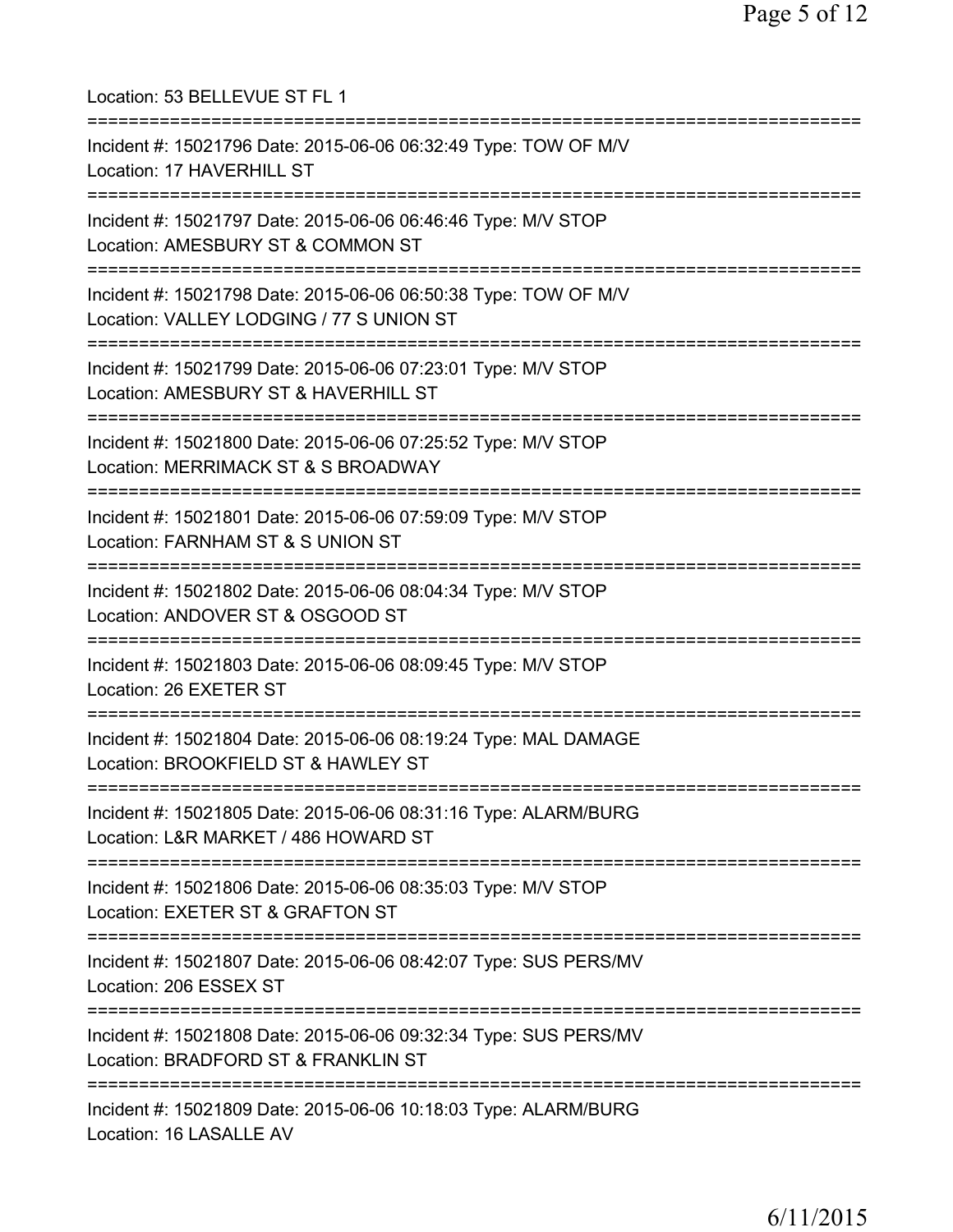| Incident #: 15021810 Date: 2015-06-06 11:24:24 Type: ALARM/BURG<br>Location: LARRY'S SERVICE STATION / 665 HAVERHILL ST |
|-------------------------------------------------------------------------------------------------------------------------|
| Incident #: 15021811 Date: 2015-06-06 11:25:50 Type: M/V STOP<br>Location: 545 ANDOVER ST                               |
| Incident #: 15021812 Date: 2015-06-06 11:31:34 Type: NEIGHBOR PROB<br>Location: 350 HAVERHILL ST #5                     |
| Incident #: 15021813 Date: 2015-06-06 11:58:16 Type: SUS PERS/MV<br>Location: 700 ESSEX ST                              |
| Incident #: 15021814 Date: 2015-06-06 12:02:11 Type: WIRE DOWN<br>Location: BEACON ST & BOURQUE ST                      |
| Incident #: 15021815 Date: 2015-06-06 12:06:51 Type: INVESTIGATION<br>Location: 64 HAMPSHIRE ST FL 1                    |
| Incident #: 15021816 Date: 2015-06-06 12:45:17 Type: M/V STOP<br>Location: 717VH8 / 13 KINGSTON ST                      |
| Incident #: 15021817 Date: 2015-06-06 12:51:28 Type: M/V STOP<br>Location: 143SN9 / 91 NEWTON ST<br>:==========:        |
| Incident #: 15021818 Date: 2015-06-06 13:01:59 Type: SUS PERS/MV<br>Location: 17 FRONT ST                               |
| Incident #: 15021819 Date: 2015-06-06 13:37:16 Type: AUTO ACC/NO PI<br>Location: 65 LYNN ST                             |
| Incident #: 15021820 Date: 2015-06-06 14:02:35 Type: MAL DAMAGE<br>Location: 473 ESSEX ST FL 2                          |
| Incident #: 15021821 Date: 2015-06-06 14:19:52 Type: SUS PERS/MV<br>Location: DAISY ST & HOLLY ST                       |
| Incident #: 15021822 Date: 2015-06-06 14:24:54 Type: MAN DOWN<br>Location: 340 METHUEN ST                               |
| Incident #: 15021823 Date: 2015-06-06 14:36:25 Type: NOISE ORD<br>Location: 101 HIGH ST                                 |
|                                                                                                                         |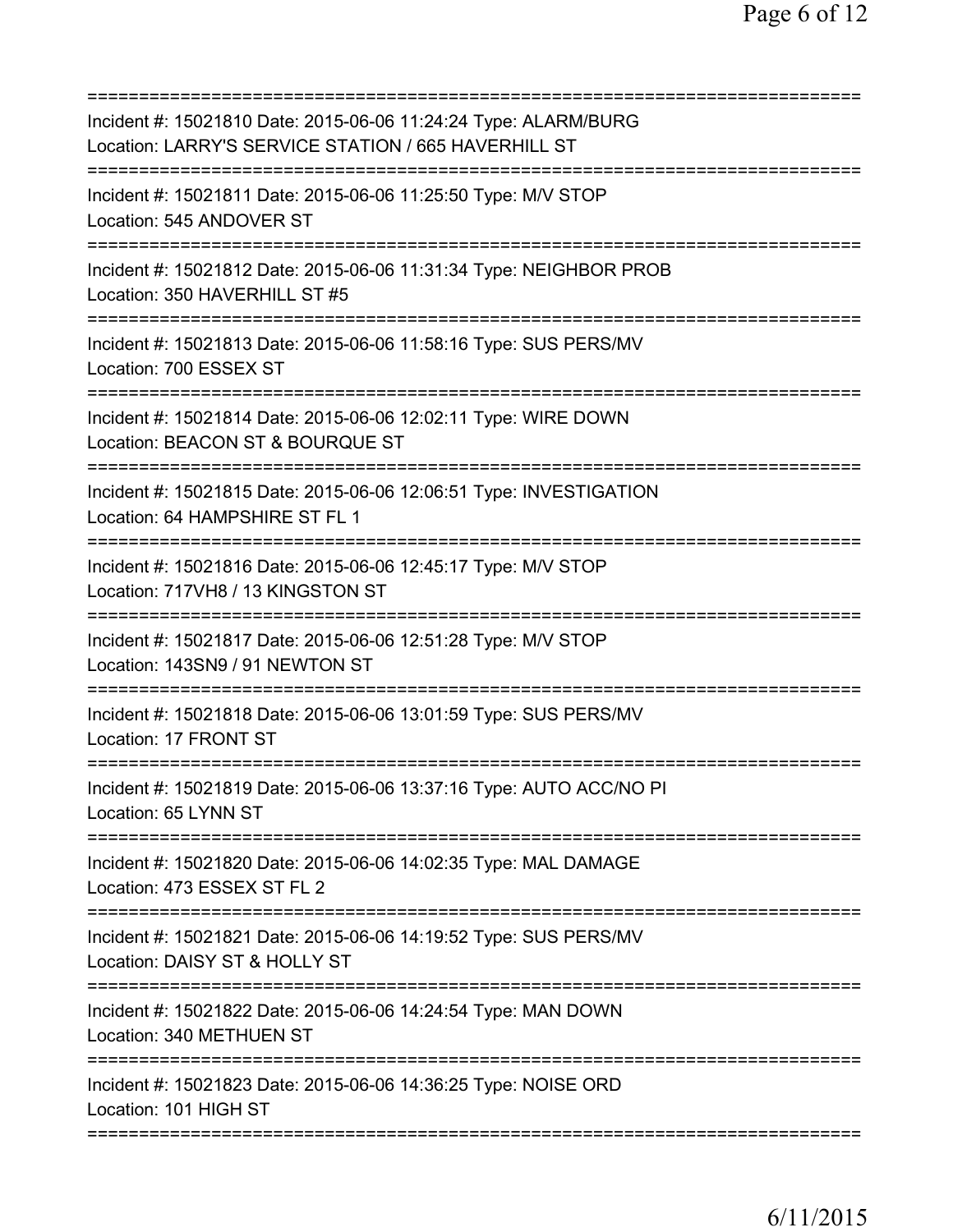| Incident #: 15021824 Date: 2015-06-06 14:52:18 Type: B&E/DWELL/AT<br>Location: 111 THOREAU WAY #808                                                |
|----------------------------------------------------------------------------------------------------------------------------------------------------|
| Incident #: 15021825 Date: 2015-06-06 14:57:14 Type: AUTO ACC/PED<br>Location: BROADWAY & HAVERHILL ST                                             |
| Incident #: 15021826 Date: 2015-06-06 15:06:40 Type: M/V STOP<br>Location: CONCORD ST & FRANKLIN ST                                                |
| Incident #: 15021827 Date: 2015-06-06 15:11:21 Type: M/V STOP<br>Location: 1 CROSBY ST                                                             |
| Incident #: 15021828 Date: 2015-06-06 15:12:05 Type: NOISE ORD<br>Location: 44 DUCKETT AV                                                          |
| Incident #: 15021829 Date: 2015-06-06 15:12:52 Type: SUS PERS/MV<br>Location: 54 BIGELOW ST                                                        |
| Incident #: 15021830 Date: 2015-06-06 15:48:54 Type: HIT & RUN M/V<br>Location: HAVERHILL ST & MILTON ST<br>===========<br>======================= |
| Incident #: 15021831 Date: 2015-06-06 16:16:47 Type: CK WELL BEING<br>Location: 29 BUTLER ST                                                       |
| Incident #: 15021832 Date: 2015-06-06 16:28:53 Type: NOISE ORD<br>Location: 2 INMAN ST #19                                                         |
| Incident #: 15021833 Date: 2015-06-06 17:26:50 Type: SUICIDE ATTEMPT<br>Location: RTE 495 S                                                        |
| ==============================<br>Incident #: 15021834 Date: 2015-06-06 17:29:35 Type: MAL DAMAGE<br>Location: 375 HAVERHILL ST                    |
| Incident #: 15021835 Date: 2015-06-06 17:36:31 Type: LIC PLATE STO<br>Location: 3 N PARISH RD                                                      |
| Incident #: 15021836 Date: 2015-06-06 17:41:13 Type: DEATH SUDDEN<br>Location: 293 JACKSON ST FL 1                                                 |
| Incident #: 15021837 Date: 2015-06-06 17:42:23 Type: SPECIAL CHECK<br>Location: 0 BROADWAY                                                         |
| Incident #: 15021838 Date: 2015-06-06 17:49:32 Type: SUS PERS/MV                                                                                   |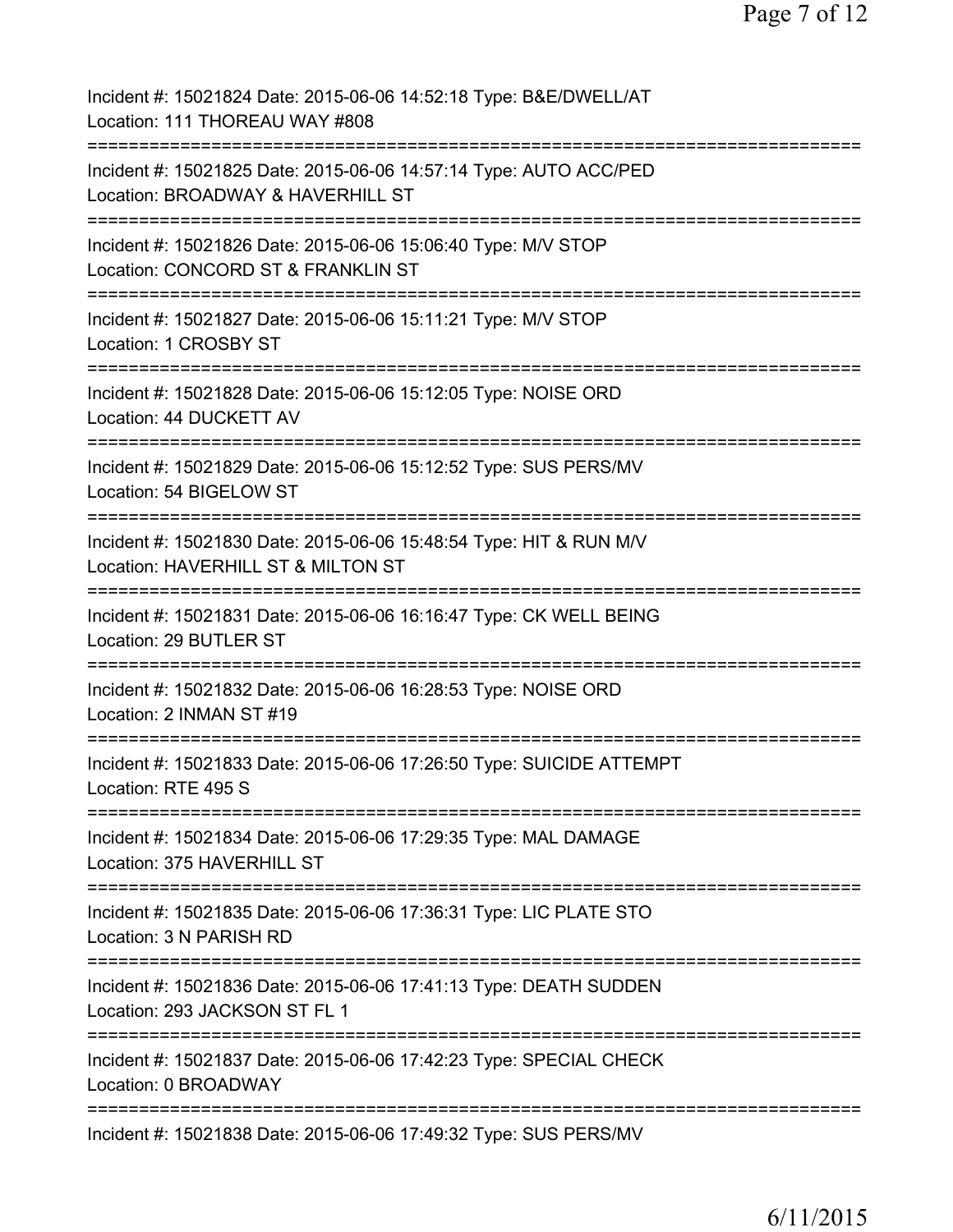Location: 76 TREMONT ST =========================================================================== Incident #: 15021839 Date: 2015-06-06 18:01:47 Type: ALARM/BURG Location: GANGI RESIDENCE / 181 FERRY ST =========================================================================== Incident #: 15021840 Date: 2015-06-06 18:14:43 Type: MV/BLOCKING Location: 6 WENDELL ST =========================================================================== Incident #: 15021841 Date: 2015-06-06 18:20:00 Type: VIO CITY ORD Location: 26 CAMDEN ST =========================================================================== Incident #: 15021842 Date: 2015-06-06 18:20:29 Type: NOISE ORD Location: 5 SHERIDAN ST =========================================================================== Incident #: 15021843 Date: 2015-06-06 18:23:51 Type: M/V STOP Location: TREMONT & CROSS =========================================================================== Incident #: 15021844 Date: 2015-06-06 18:24:42 Type: LOUD NOISE Location: 218 PROSPECT ST =========================================================================== Incident #: 15021845 Date: 2015-06-06 18:28:00 Type: NOISE ORD Location: MARBLE AV & TEXAS AV =========================================================================== Incident #: 15021846 Date: 2015-06-06 18:30:55 Type: NOISE ORD Location: 1-3 W BEACON ST =========================================================================== Incident #: 15021847 Date: 2015-06-06 18:59:39 Type: NOISE ORD Location: 22 CHELMSFORD ST =========================================================================== Incident #: 15021848 Date: 2015-06-06 19:06:59 Type: NOISE ORD Location: 124 FARNHAM ST =========================================================================== Incident #: 15021849 Date: 2015-06-06 19:10:38 Type: TOW OF M/V Location: DRACO CONSTRUCTION COMP, INC / 333 METHUEN ST =========================================================================== Incident #: 15021850 Date: 2015-06-06 19:17:38 Type: LARCENY/PAST Location: BROADWAY LIQUORS / 434 BROADWAY =========================================================================== Incident #: 15021851 Date: 2015-06-06 19:23:57 Type: NOISE ORD Location: 102 CAMBRIDGE ST =========================================================================== Incident #: 15021852 Date: 2015-06-06 19:32:32 Type: AUTO ACC/UNK PI Location: S CANAL ST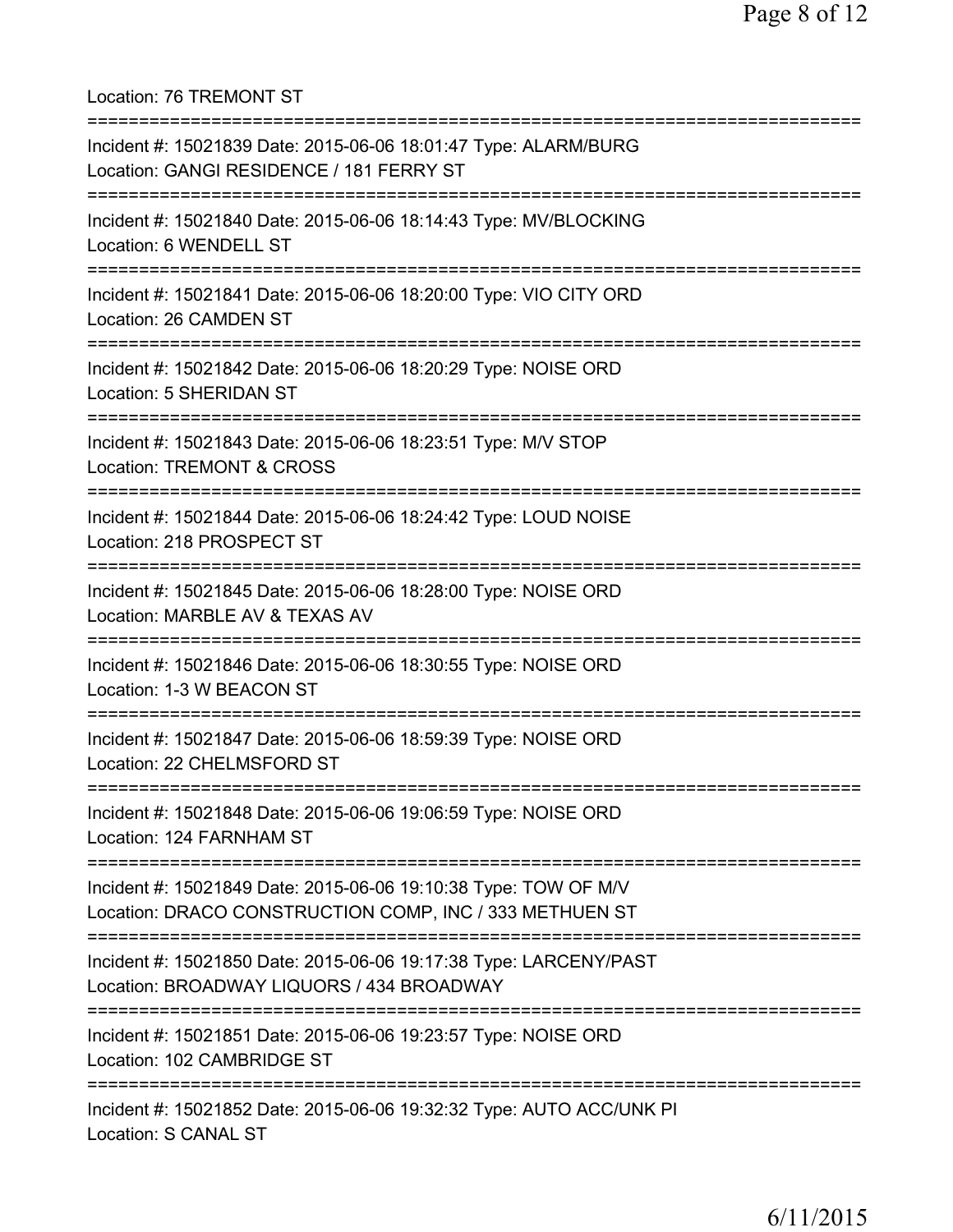| Incident #: 15021853 Date: 2015-06-06 19:33:39 Type: NOISE ORD<br>Location: 5 SAUNDERS ST                                              |
|----------------------------------------------------------------------------------------------------------------------------------------|
| Incident #: 15021854 Date: 2015-06-06 19:46:32 Type: CK WELL BEING<br>Location: 22 STEARNS AV FL 1                                     |
| Incident #: 15021855 Date: 2015-06-06 19:49:28 Type: MISSING PERS<br>Location: 11 LAWRENCE ST #701                                     |
| Incident #: 15021856 Date: 2015-06-06 19:51:39 Type: DISTURBANCE<br>Location: 80 HOLLY ST FL 2                                         |
| Incident #: 15021857 Date: 2015-06-06 20:01:10 Type: NOISE ORD<br>Location: 5 SHERIDAN ST                                              |
| Incident #: 15021859 Date: 2015-06-06 20:14:39 Type: VIO CITY ORD<br>Location: BAILEY ST & S UNION ST                                  |
| Incident #: 15021858 Date: 2015-06-06 20:14:49 Type: LOUD NOISE<br>Location: FULTON ST & HAVERHILL ST<br>============================= |
| Incident #: 15021860 Date: 2015-06-06 20:22:27 Type: TOW OF M/V<br>Location: PEMBERTON / null                                          |
| Incident #: 15021861 Date: 2015-06-06 20:38:07 Type: ALARM/BURG<br>Location: RESD; LUIS FERNANDEZ9786-88-3904 / 70 E HAVERHILL ST FL 1 |
| Incident #: 15021862 Date: 2015-06-06 20:41:34 Type: MV/BLOCKING<br>Location: BROMFIELD ST & BENNINGTON ST                             |
| Incident #: 15021863 Date: 2015-06-06 20:44:11 Type: NOISE ORD<br>Location: 120 EVERETT ST                                             |
| Incident #: 15021864 Date: 2015-06-06 20:50:10 Type: NOISE ORD<br>Location: 129 WEARE ST                                               |
| Incident #: 15021865 Date: 2015-06-06 20:52:03 Type: NOISE ORD<br>Location: 320 LAWRENCE ST #RIGHT FL 2                                |
| Incident #: 15021866 Date: 2015-06-06 20:57:38 Type: DISORDERLY<br>Location: MANN ST & N BOYLSTON ST                                   |
|                                                                                                                                        |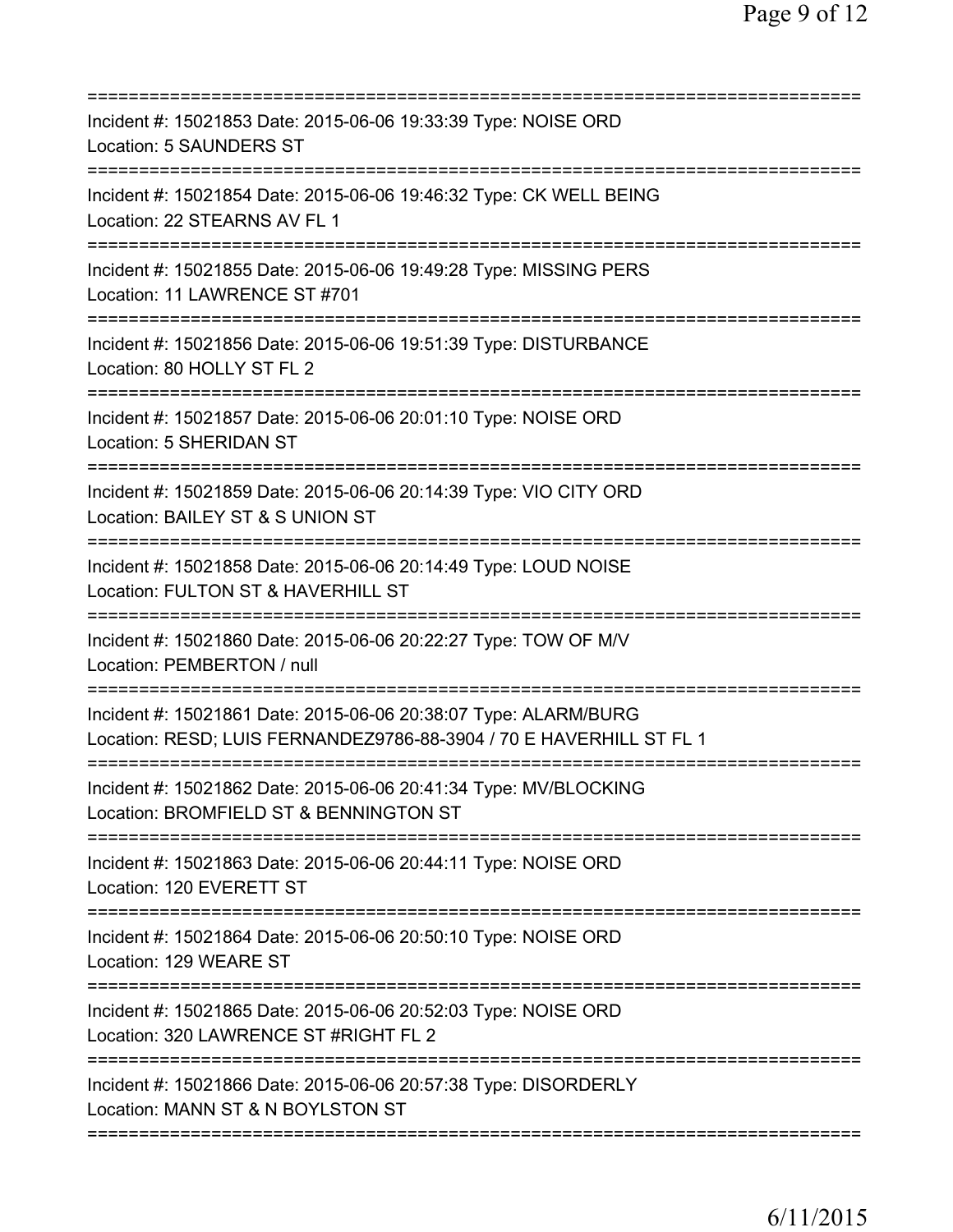| Incident #: 15021867 Date: 2015-06-06 21:03:29 Type: DK (DRUNK)<br>Location: BOWDOIN ST & DAVIS ST                          |
|-----------------------------------------------------------------------------------------------------------------------------|
| Incident #: 15021868 Date: 2015-06-06 21:05:53 Type: 209A/VIOLATION<br>Location: 391 HAMPSHIRE ST FL 2                      |
| Incident #: 15021869 Date: 2015-06-06 21:10:13 Type: NOISE ORD<br>Location: 136 EXCHANGE ST FL 1                            |
| Incident #: 15021870 Date: 2015-06-06 21:15:35 Type: DISTURBANCE<br>Location: 75 TREMONT ST FL 2                            |
| Incident #: 15021872 Date: 2015-06-06 21:23:16 Type: HIT & RUN M/V<br>Location: 30 MYRTLE ST                                |
| Incident #: 15021871 Date: 2015-06-06 21:24:57 Type: HIT & RUN M/V<br>Location: 210 PHILLIPS ST                             |
| Incident #: 15021873 Date: 2015-06-06 21:28:07 Type: DISTURBANCE<br>Location: 75 TREMONT ST #5 FL 2                         |
| Incident #: 15021874 Date: 2015-06-06 21:29:08 Type: NOISE ORD<br>Location: 435 LOWELL ST                                   |
| Incident #: 15021875 Date: 2015-06-06 21:32:59 Type: LOUD NOISE<br>Location: 102 CAMBRIDGE ST                               |
| Incident #: 15021876 Date: 2015-06-06 21:44:58 Type: LOUD NOISE<br>Location: 135 EXCHANGE ST                                |
| Incident #: 15021877 Date: 2015-06-06 21:49:01 Type: NOISE ORD<br>Location: MARBLE AV & OREGON AV                           |
| Incident #: 15021878 Date: 2015-06-06 21:50:41 Type: NOISE ORD<br>Location: 136 EXCHANGE ST                                 |
| Incident #: 15021879 Date: 2015-06-06 22:04:56 Type: NOISE ORD<br>Location: LINDEN ST & JASPER                              |
| ============================<br>Incident #: 15021880 Date: 2015-06-06 22:09:34 Type: A&B PAST<br>Location: 81 CROSS ST FL 3 |
| Incident #: 15021881 Date: 2015-06-06 22:13:15 Type: NOISE ORD                                                              |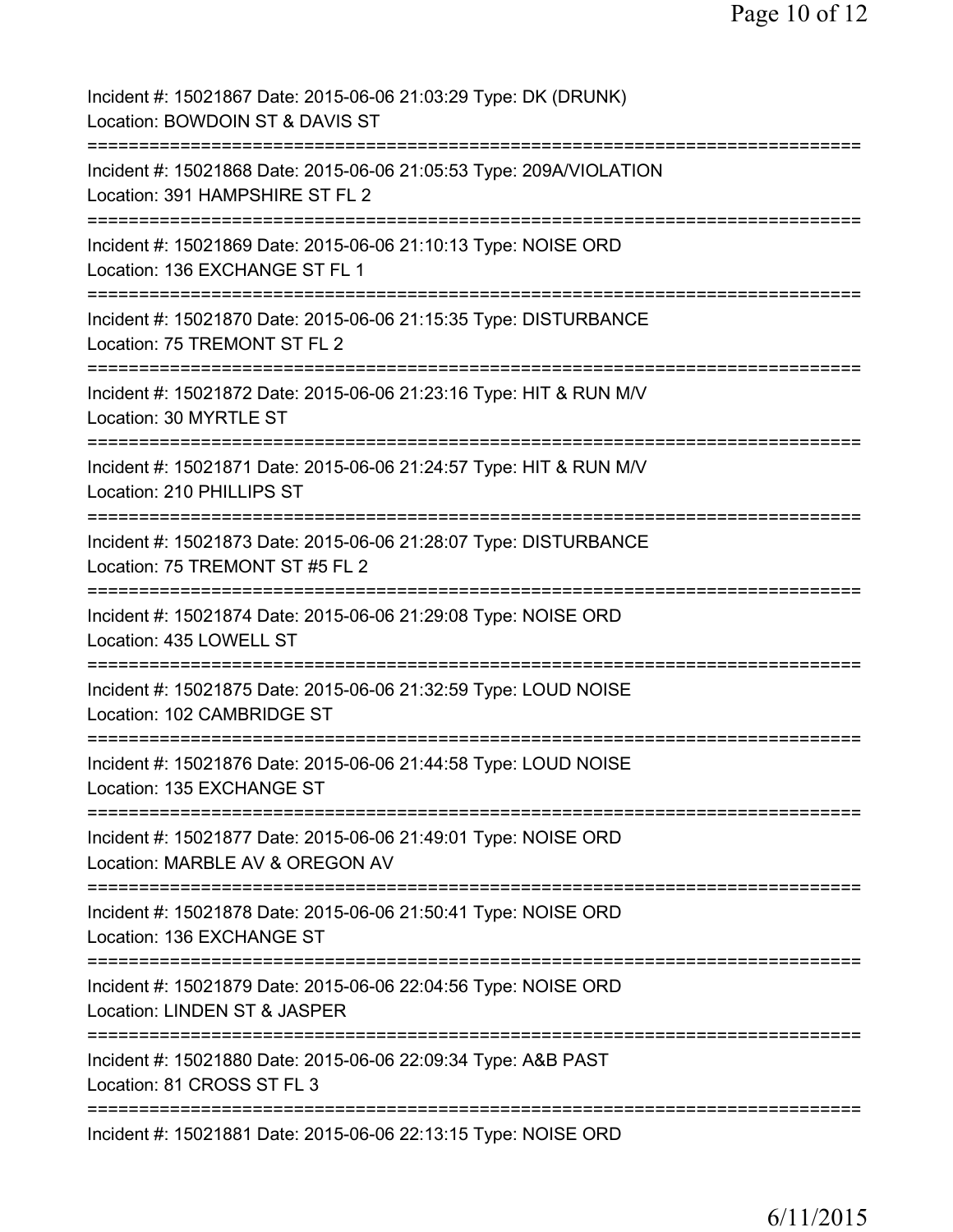| Location: 101 LOWELL ST FL 1                                                                                                               |
|--------------------------------------------------------------------------------------------------------------------------------------------|
| Incident #: 15021882 Date: 2015-06-06 22:15:01 Type: M/V STOP<br>Location: HIGH ST                                                         |
| Incident #: 15021883 Date: 2015-06-06 22:15:34 Type: NOISE ORD<br>Location: 510 LOWELL ST                                                  |
| ;========================<br>Incident #: 15021884 Date: 2015-06-06 22:16:04 Type: NOISE ORD<br>Location: 19-21 DOYLE ST                    |
| ===============================<br>Incident #: 15021885 Date: 2015-06-06 22:23:57 Type: FIGHT<br>Location: 1 TREMONT ST FL 2               |
| =======================<br>Incident #: 15021886 Date: 2015-06-06 22:25:59 Type: MAN DOWN<br>Location: SWEENEYS PACKAGE STORE / 90 ESSEX ST |
| Incident #: 15021887 Date: 2015-06-06 22:26:14 Type: M/V STOP<br>Location: 300 HOWARD ST                                                   |
| Incident #: 15021888 Date: 2015-06-06 22:29:42 Type: LOUD NOISE<br>Location: 101 SPRINGFIELD ST                                            |
| Incident #: 15021889 Date: 2015-06-06 22:32:07 Type: LOUD NOISE<br>Location: 113 SPRINGFIELD ST                                            |
| Incident #: 15021890 Date: 2015-06-06 22:39:32 Type: UNKNOWN PROB<br>Location: 45 SPRINGFIELD ST FL 2                                      |
| Incident #: 15021891 Date: 2015-06-06 22:39:58 Type: LOUD NOISE<br>Location: 63 SPRINGFIELD ST                                             |
| Incident #: 15021892 Date: 2015-06-06 22:41:43 Type: NOISE ORD<br>Location: 155 WEST ST                                                    |
| Incident #: 15021893 Date: 2015-06-06 22:54:32 Type: M/V STOP<br>Location: COMMON ST & LAWRENCE ST                                         |
| Incident #: 15021894 Date: 2015-06-06 22:59:18 Type: NOISE ORD<br>Location: 24-25 BAILEY ST                                                |
| Incident #: 15021895 Date: 2015-06-06 23:01:14 Type: M/V STOP<br>Location: CANAL ST & MILL ST                                              |